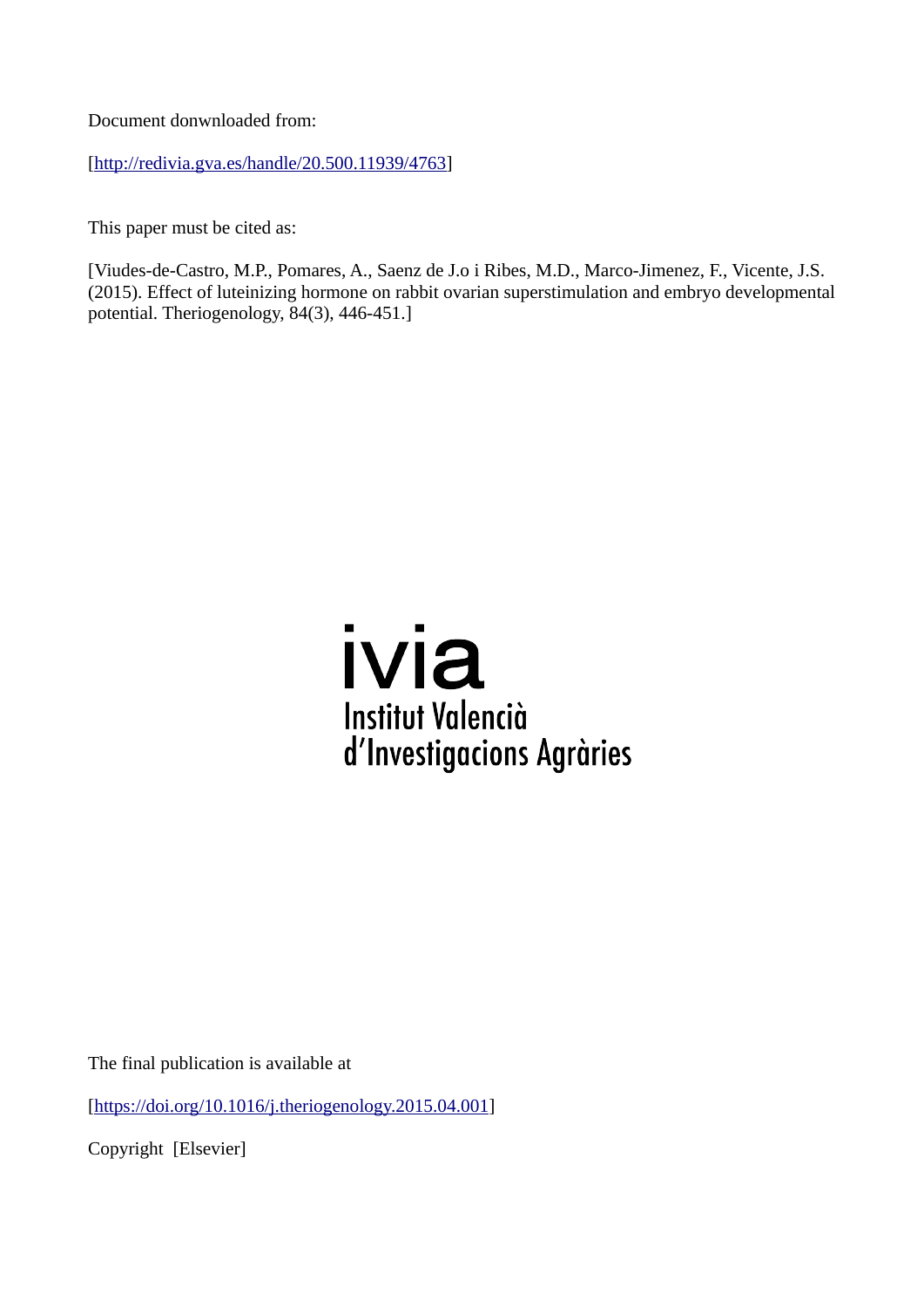# **Effect of luteinizing hormone on rabbit ovarian superstimulation and embryo developmental potential**

| $\overline{4}$ | M.P. Viudes-de-Castro1, A. Pomares2, M.D. Saenz de Juano i Ribes2, F. Marco-                |
|----------------|---------------------------------------------------------------------------------------------|
| 5 <sup>1</sup> | Jiménez2, J.S. Vicente2                                                                     |
| 6              | <sup>1</sup> Centro de<br>Investigación y Tecnología Animal-Instituto Valenciano<br>de      |
| $\tau$         | Investigaciones Agrarias (CITA-IVIA), Polígono La Esperanza nº 100, 12400,                  |
| 8              | Segorbe, Castellón, Spain                                                                   |
| 9              | <sup>2</sup> Instituto de Ciencia y Tecnología Animal, Universidad Politécnica de Valencia, |
| 10             | Departamento de Ciencia Animal: Laboratorio de Biotecnología de la Reproducción,            |
| 11             | 46071, Valencia, Spain                                                                      |
| 12             |                                                                                             |
| 13             |                                                                                             |
| 14             |                                                                                             |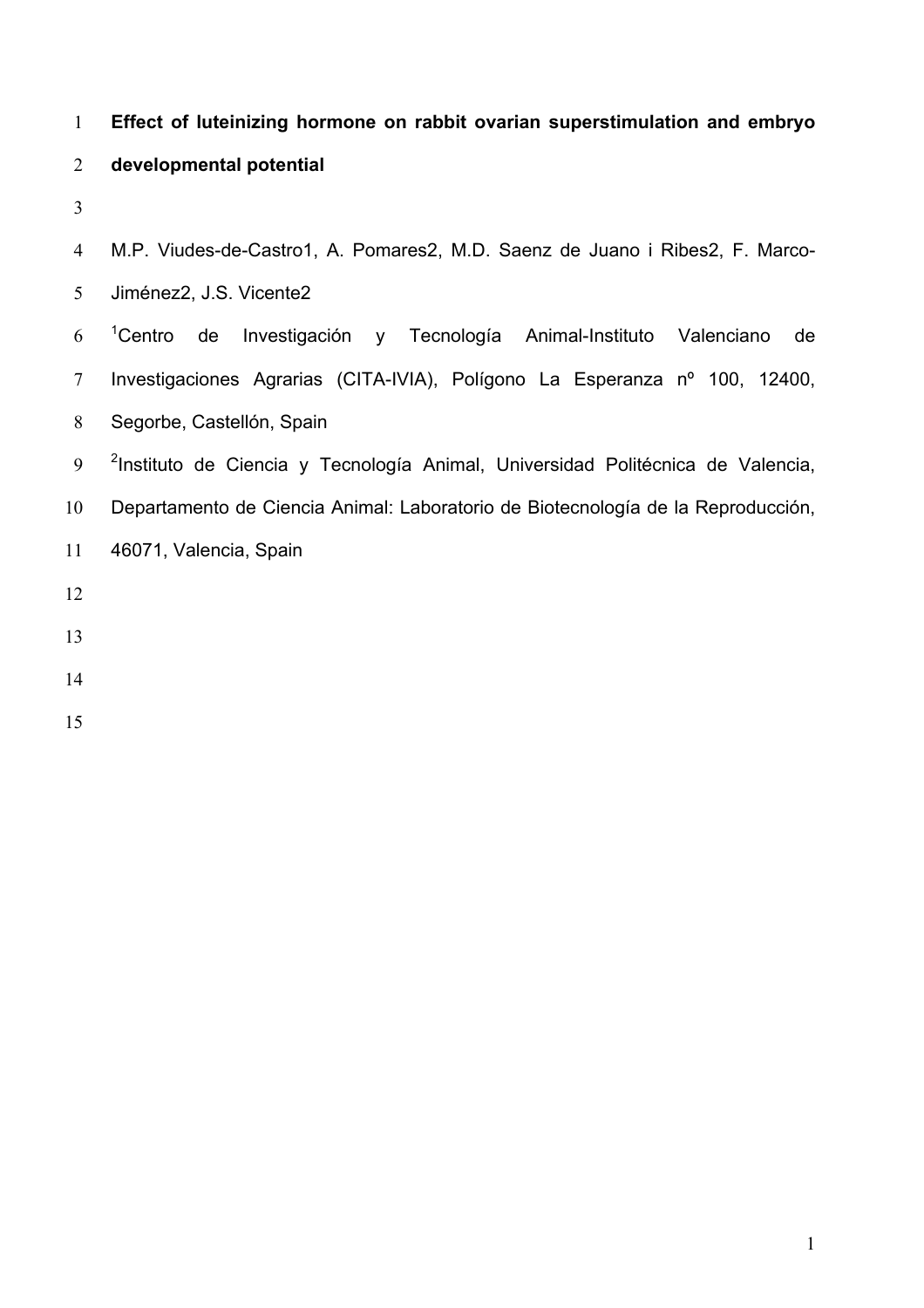#### **Abstract**

 Assisted reproduction technologies require ovarian stimulation to increase the number of oocytes and embryos. Currently, superstimulation is achieved by gonadotropin treatment, but the embryo yield and quality are highly variable. Commonly, commercial preparations derived from pituitary and urinary origin are used to superovulate. Hence, ovarian superstimulation protocols have usually included both FSH and LH. The appearance of recombinant gonadotropins manufactured by genetic engineering techniques has ensured high quality and batch- to-batch consistency. Moreover, this enables us to assess the importance of LH in the ovarian stimulation. The main aim of this study was to evaluate the effect of recombinant human LH supplementation (10%) on embryonic development produced by rabbit does superovulated with low or high concentration (18.75 or 37.50 IU) of recombinant human FSH (rhFSH). Females treated with rhFSH increased the ovulation rate, and it was significantly higher when the high FSH dose was supplemented with LH. The superstimulation treatment used did not significantly affect in vitro development rate until the expanded blastocyst stage. The results of this study seem to suggest that, in terms of superovulatory response, when rabbit does are treated with 37.5-IU rhFSH, the use of LH supplementation allows an increase in the number of follicles recruited and the quality of embryos, in terms of ability to develop in vitro until blastocyst, and the expression profile of OCT4, NANOG, and SOX2 genes is not affected.

 **Keywords:** rabbit, aminopeptidase activity; dilution rate, male genotype, reproductive performance.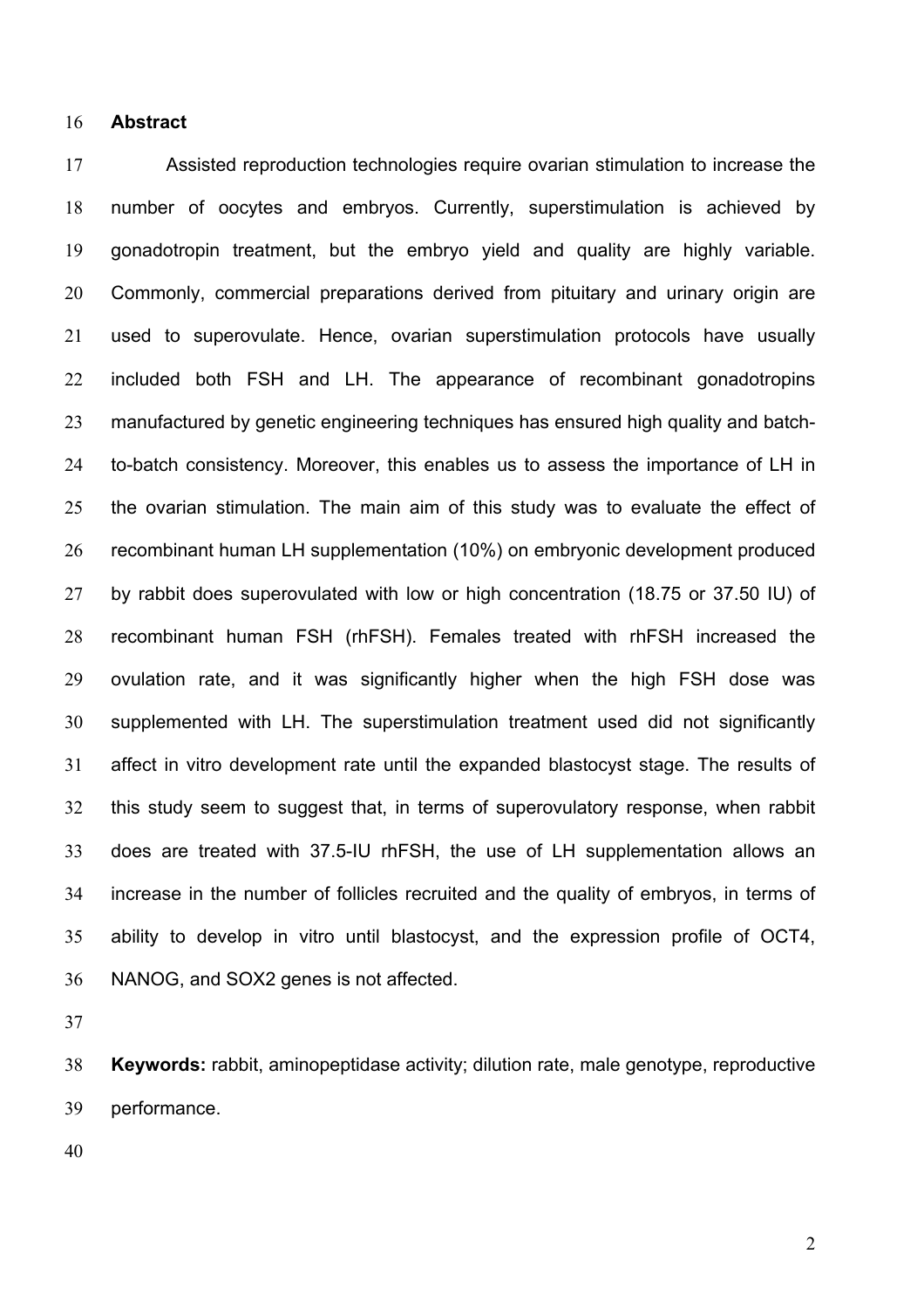# **INTRODUCTION**

 Superstimulation of females from domestic animals is used to augment conventional genetic improvement pro- grams and facilitates advances in reproductive bio- technologies. Rabbit presents great interest as an experimental animal model for biomedical research, genetic modeling, and fur and meat production [1,2]. Super- stimulation is considered a fundamental method to estab- lish an abundant source of oocytes and embryos and requires the administration of exogenous gonadotropin. Although is well established that FSH alone can induce follicular growth, small amounts of LH are necessary to support the follicular development [3,4]. The action of LH on follicular development is not limited to providing androgen substrate for aromatization but also exerts a direct effect on the stimulation and modulation of folliculogenesis [5,6], and the influence and the amount of LH necessary for optimal follicular stimulation is still being investigated. Until recently, superovulation treatments in farm mammals were based on the use of eCG and FSH preparations derived from pituitary extracts (porcine, ovine, or equine), in which the variable LH concentration present may interfere the FSH activity [7,8], and it is one of the most important factors for the variability in the superstimulation response, affecting the ability of the ovary to respond to exogenous gonado- tropin treatments. The use of pituitary-derived products presents other problems including contamination from other hormones, inconsistencies within and among batches, and the possibility of the spread of disease-transmitting agents [8]. Several studies have attributed detrimental effects of an excessive LH content on follicular development, but these studies have not established an optimal dose of LH or an optimal ratio FSH:LH to maximize the super- stimulation response [9–11]. In rabbits, the effect of LH on superstimulation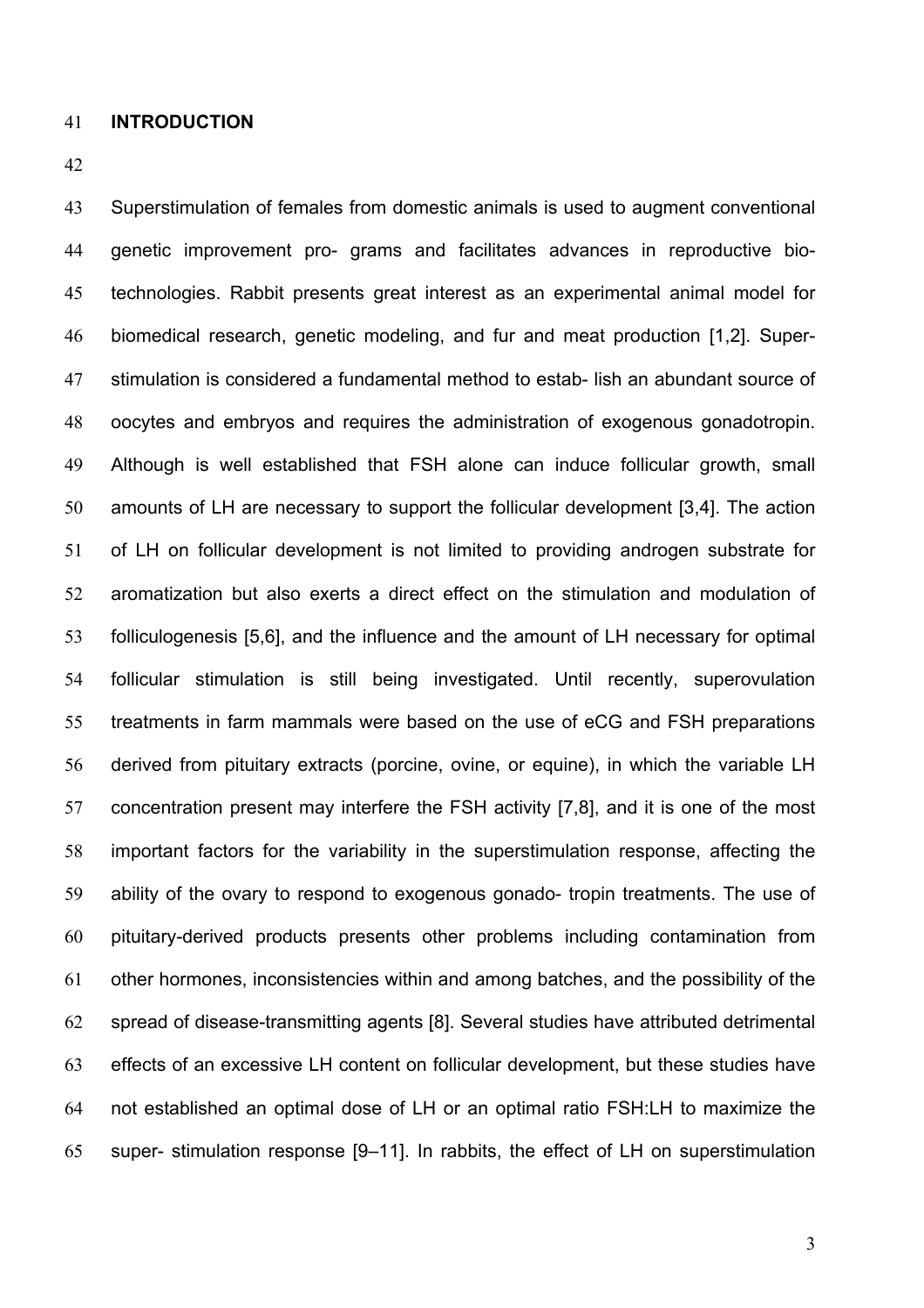has been studied using porcine FSH, obtaining highly variable results [11,12]. Because of break- throughs in recombinant technology, it is possible to easily dispose of LH and FSH in an isolated manner, which facili- tates the study of the role of LH in ovarian response.

 On the other hand, the usual parameters to evaluate embryo quality are the morphologic appearance at recov- ery or the blastocyst rate after IVC. However, it has been reported that messenger RNA (mRNA) expression is related with the embryo quality [13–18]. In addition, the early steps in embryo development can be affected by the culture media and conditions as well as the production procedure itself, which alters gene expression [13,14,16,19–21]. Therefore, the evaluation of gene expression may help assess the developmental quality of the embryos. It is known that the transcription factor octamer-binding 4 (OCT4), NANOG homeobox (NANOG), and sex- determining region Y-box 2 (SOX2) have essential roles in early development and are considered key regulators of the pluripotency maintenance system [22]. Thus, changes in their expression might trigger failures in embryo devel- opment and implantation. The implications of super- stimulation experience acquired in animal studies and its possible short-term and long-term consequences should be taken into account when proposing gonadotropin treat- ment to increase the number of oocytes or embryos pro- duced for reproductive biotechnologies.

 This study aimed to evaluate the relative importance of LH in ovarian stimulation with recombinant human FSH (rhFSH) and the effect on the development ability of embryos in vitro and the expression of transcription factors OCT4, SOX2, and NANOG.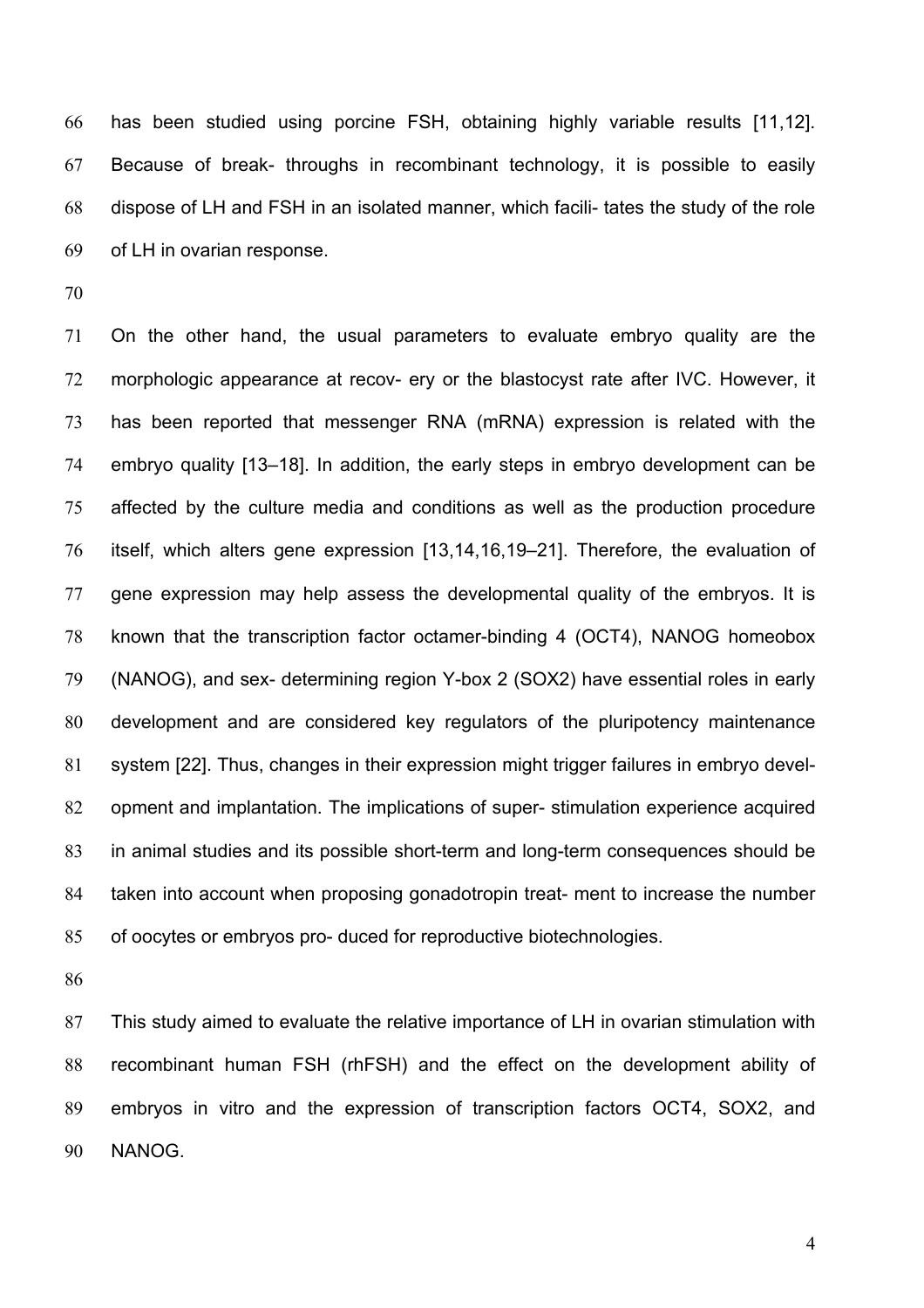# **2. MATERIAL AND METHODS**

 Unless stated otherwise, all chemicals in this study were purchased from Sigma-Aldrich Química S.A (Madrid, Spain). The proteomic analysis was carried out in the CSIE\_university of Valencia Proteomics Unit, a member of ISCIII ProteoRed Proteomics Platform.

- 
- 

2.1. Animals

 All animals were handled according to the principles of animal care published by Spanish Royal Decree 53/2013 in the Official Spanish State Gazette (Boletín Oficial del Estado) in 2013.The research was carried out at the experimental farm of the Universidad Politécnica de Valencia. Forty-three nulliparous does and five bucks of sexually mature New Zealand White rabbits were used. Animals were housed in flat- deck cages, fed a standard pellet diet ad libitum, and had free access to water. An alternating cycle of 16-hour light and 8-hour dark was used [23].

2.2. Hormonal treatment

 Superstimulation was induced using rhFSH (GONAL-f 75; Serono Europe Ltd., London, UK) alone or in combination with recombinant human LH (rhLH; Luveris 75; Serono Europe Ltd.). Does were treated intramuscularly with either 18.75 or 37.50 IU rhFSH alone or in combination with 10% rhLH (1.87 and 3.75 IU, respectively) dissolved in saline distributed in five equal doses at 12-hour intervals. Females were assigned randomly to five treatment groups: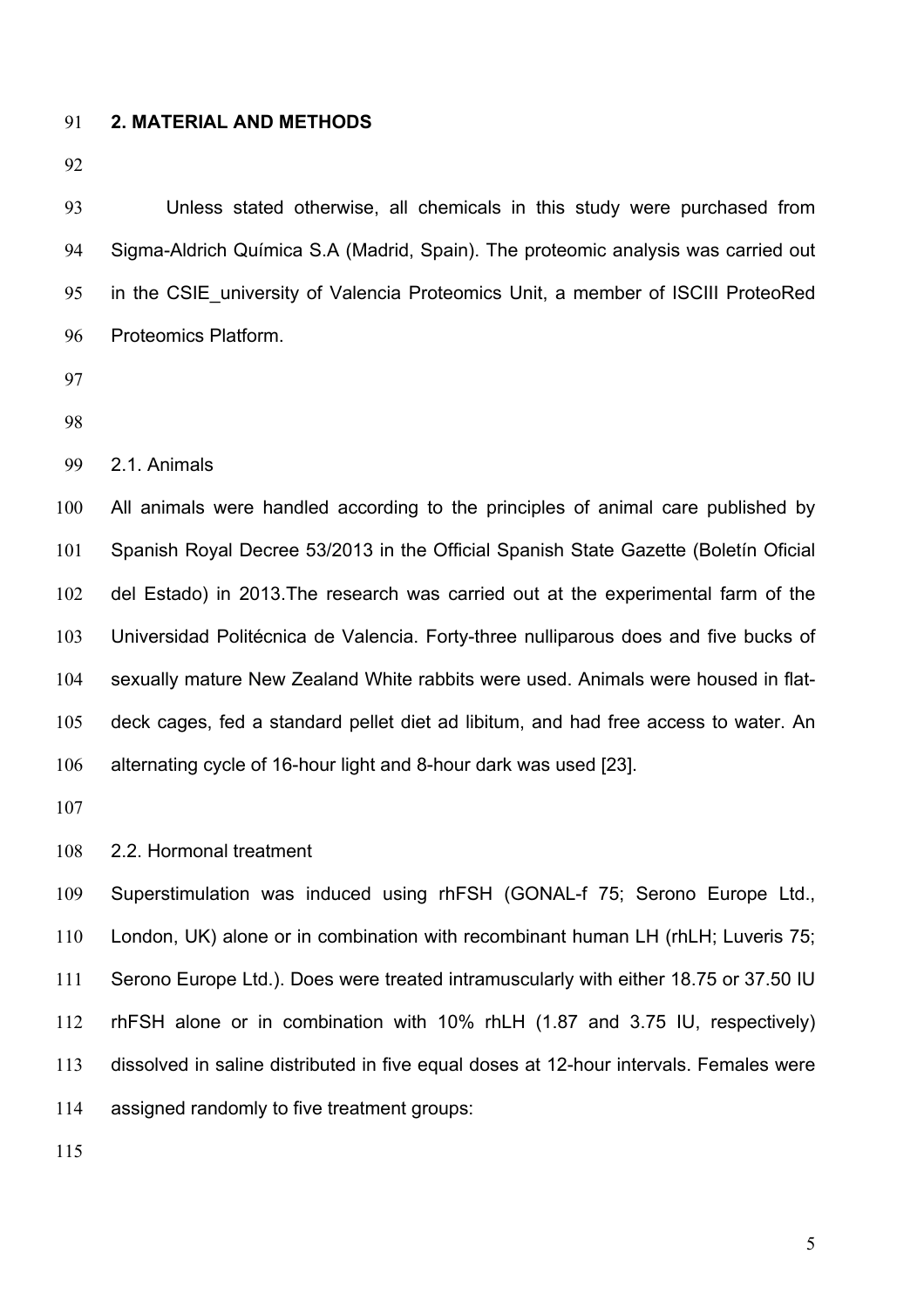116 1. Control: females were not superstimulated but were treated with saline solution.

2. Low FSH: superstimulation was induced using 18.75-IU rhFSH.

 3. Low FSH–LH: superstimulation was induced using 18.75-IU rhFSH þ 10% rhLH (1.87 IU).

4. High FSH: superstimulation was induced using 37.50-IU rhFSH.

 5. High FSH–LH: superstimulation was induced using 37.50-IU rhFSH þ 10% rhLH (3.75 IU).

 Does were inseminated with 0.5 mL of fresh heterospermic pool 10 to 12 hours after the last gonadotropin injection. To prepare the heterospermic pool, ejaculates from five males were collected using an artificial vagina. The 10-mL aliquot samples from ejaculates were diluted 1:10 with a Tris-citrate-glucose extender (250-mM Tris(hydroxymethyl)aminomethane, 83-mM citric acid, 50-mM glucose, pH 6.8–7.0, 300 mOsm/kg) for a prior motility rate evaluation. Ejaculates with an estimated motility higher than 70% were pooled. From heterospermic pool, two aliquot samples of 10 mL were taken; the first one was diluted 1:10 with the Tris-citrate-glucose extender for motility rate evaluation in a computer-assisted analysis system, and the second was diluted 1:10 with 1% of glutaraldehyde solution in PBS to calculate the concentra- tion in a Thoma chamber and evaluate both the percent- ages of normal intact acrosome and abnormal sperm by phase contrast at a magnification of 400. Only hetero- spermic pools with more than 70% of motility rate, 85% of normal intact acrosome, and less than 15% of abnormal sperm were used to inseminate the does. Pooled semen was diluted to 40 million/mL by adding Tris-citrate-glucose extender to prepare the seminal doses. Does were induced to ovulate with an intramuscularly administration of 1-mg buserelin acetate at the same time as the insemination.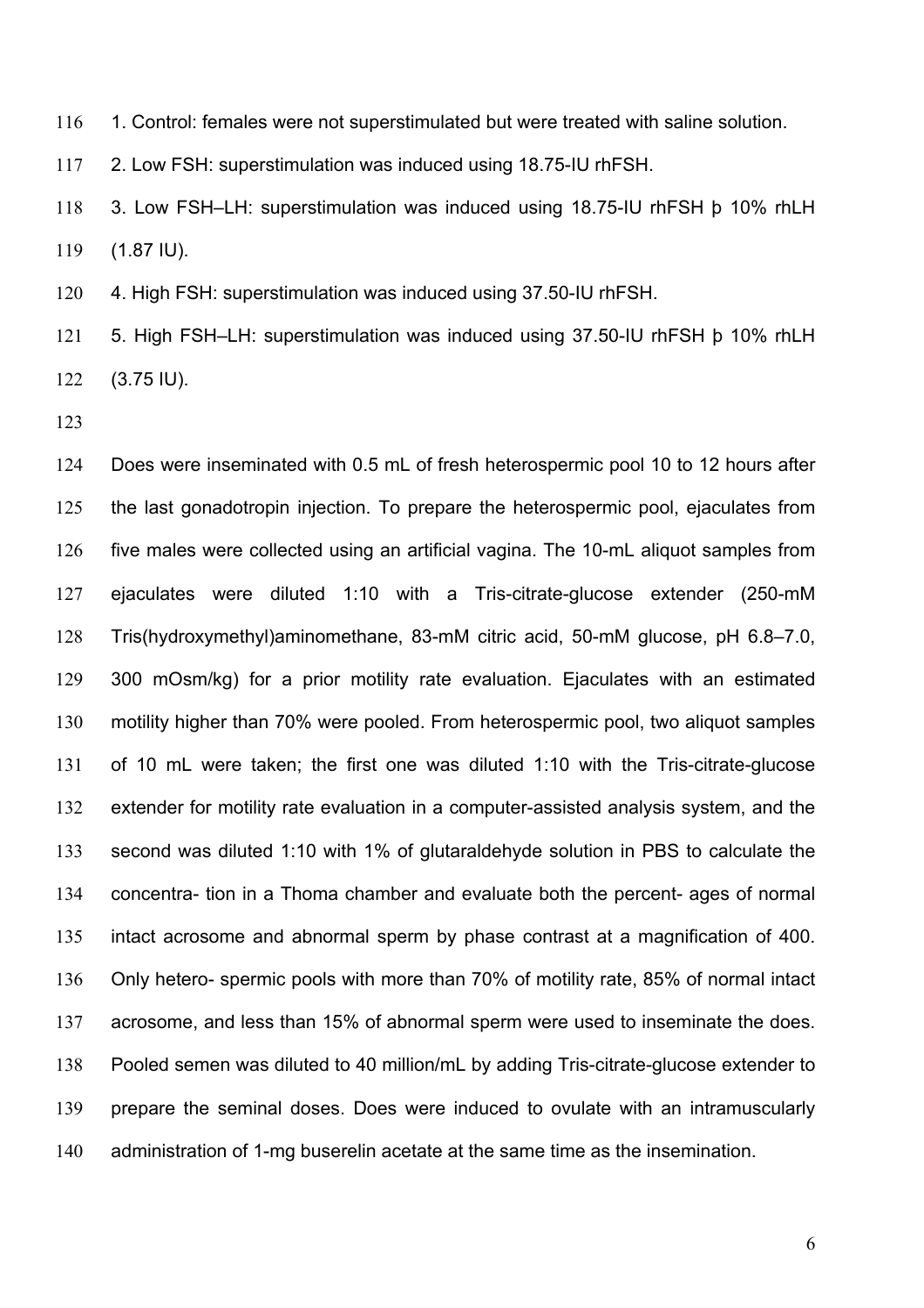### 2.3. Embryo recovery

 Females were slaughtered 38 to 40 hours after artificial insemination with an intravenous injection of 0.6-g pentobarbital sodium (Dolethal; Vetoquinol, Madrid, Spain), and the reproductive tract was immediately removed. Embryos were recovered by perfusion of each oviduct with 5-mL Dulbecco's PBS without calcium2.3.1. Seminal plasma preparation chloride and supplemented with 0.1% of BSA. Embryos were scored by morphologic criteria according to Interna- tional Embryo Transfer Society classification. Only embryos in the eight- to 16-cell stage without morphologic abnor- malities in mucin coat, ZP, and embryo cells were cataloged as normal embryos (Fig. 1).

 The ovulation rate, number of embryos, and number of oocytes were recorded. The recovery rate was calculated as the number of embryos and oocytes recovered divided by the ovulation rate, multiplied by 100. The fertilization rate was calculated as the number of embryos divided by the number of embryos and oocytes recovered, multiplied by 100.

2.4. In vitro culture

 A total of 429 embryos were cultured for 48 hours in medium TCM-199 (Sigma, St. Louis, MO, USA) supple- mented with 10% fetal bovine serum and antibiotics (penicillin G sodium, 300,000 IU; penicillin G procaine, 700,000 IU; and dihydrostreptomycin sulfate, 1250 mg; Penivet 1; Divasa Farmavic, Barcelona, Spain) at 38.5 C, 5% CO2, and saturated humidity. The in vitro development ability of embryos until blastocyst stage was recorded for subsequent analysis (Fig. 1).

2.5. RNA extraction and quantitative PCR analysis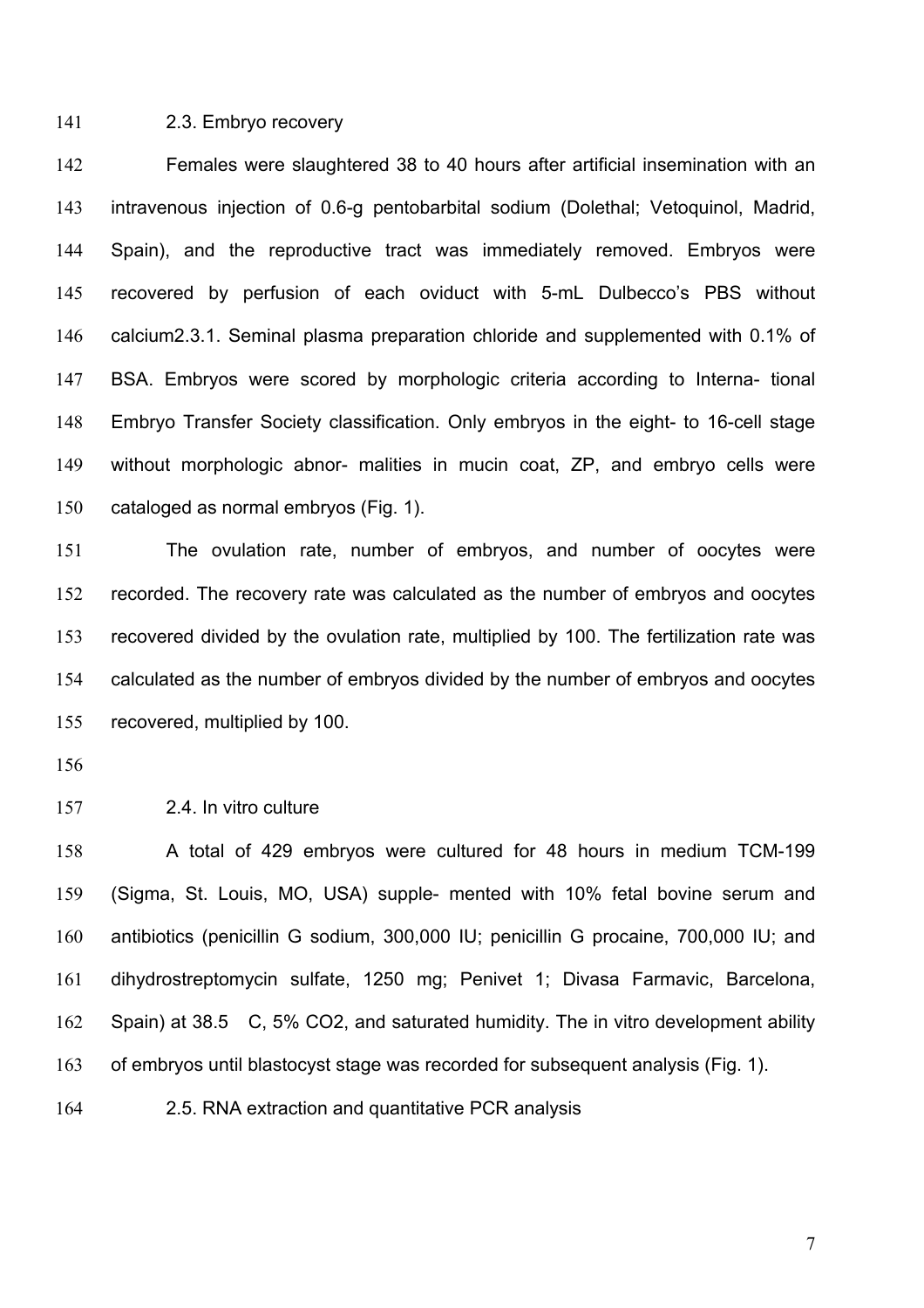PolyA RNA was extracted from pools consisting of 13 to 15 embryos using the Dynabeads kit (Life Technologies, Carlsbad, CA, USA), following the manufacturer's in- structions. Six independent embryo pools were produced for each experimental group. Then, reverse transcription was carried out using SuperScript III Reverse Transcriptase (Life Technologies AS, Oslo, Norway) according to the manufacturer's instructions. Real-time polymerase chain reaction (PCR) reactions were conducted in an Applied Biosystems 7500 system (Applied Biosystems). Every PCR was performed from 5-mL diluted 1:10 complementary DNA (cDNA) template, 250-nM of forward and reverse specific primers (Table 1), and 10 mL of Power SYBR Green PCR Master Mix (Fermentas Gmbh, Madrid, Spain) in a final volume of 20 mL. The PCR protocol included an initial step of 50 C (2 minutes), followed by 95 C (10 minutes), and 42 cycles of 95 C (15 seconds) and 60 C (30 seconds). After quantitative PCR, a melting curve analysis was performed by slowly increasing the temperature from 65 C to 95 C, with continuous recording of changes in fluorescent emission intensity. To avoid detection of genomic DNA (gDNA), at least one primer per pair was designed to span an exon–exon boundary. All the primers were tested on gDNA and RNA to confirm that potentially contaminant gDNA was not amplified. The specificity was confirmed by melting curve analysis, gel electrophoresis, and sequencing of the quantitative PCR products. Serial dilutions of cDNA pool made from several samples were done to assess PCR efficiency. A ddCt method adjusted for PCR efficiency was used, using the geometric average of H2AFZ (H2A histone family member Z [24]) and GAPDH (glyceraldehyde- 3- phosphate dehydrogenase [25]) as a housekeeping normalization factor [26]. Relative expression of cDNA pool from various samples was used as the calibrator to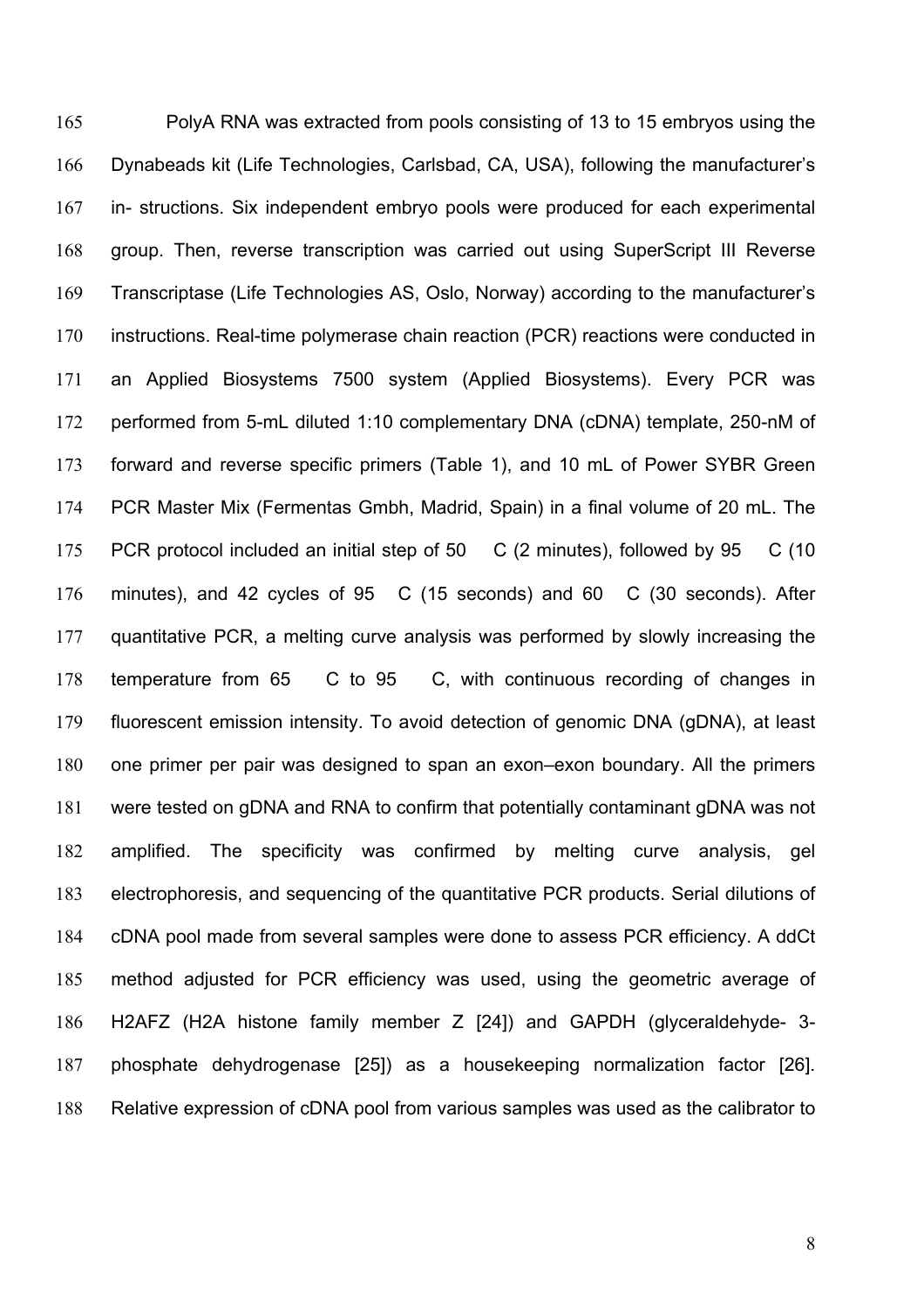normalize all samples within one PCR run or between several runs. SOX2 data were normalized by a Napierian logarithm transformation.

2.6. Statistical analysis

 The effect of superstimulation treatment (control, low FSH, low FSH–LH, high FSH, or high FSH–LH) on the ovulation rate, number of recovered embryos, recovery rate, and fertilization rate was analyzed by ANOVA using a general linear model procedure. For the developmental rate, a probit link with binomial error distribution was used. Data of relative mRNA abundance were normalized by a Napierian logarithm transformation and analyzed using a general linear model. All statistical analyses were performed with SPSS software (SPSS 16.0 software pack- age; SPSS Inc., 2002, Chicago, IL, USA). Results were reported as least-square means with 201 standard error of the mean. Means were separated using Fisher's protected least significant difference test, with treatment effect declared significant at P < 0.05. 

# **3. RESULTS**

 Effects of superstimulation treatments on recovery variables are shown in Table 2. All the females treated with rhFSH increased the ovulation rate. However, the lack of statistical difference among the low FSH concentration groups and control may be due to the small sample size. Ovulation rate in high FSH concentration groups was significantly higher than that in the control group. Addi- tionally, the ovulation rate was significantly higher when the high FSH dose was supplemented with LH. The number of recovered embryos showed a similar evolution to the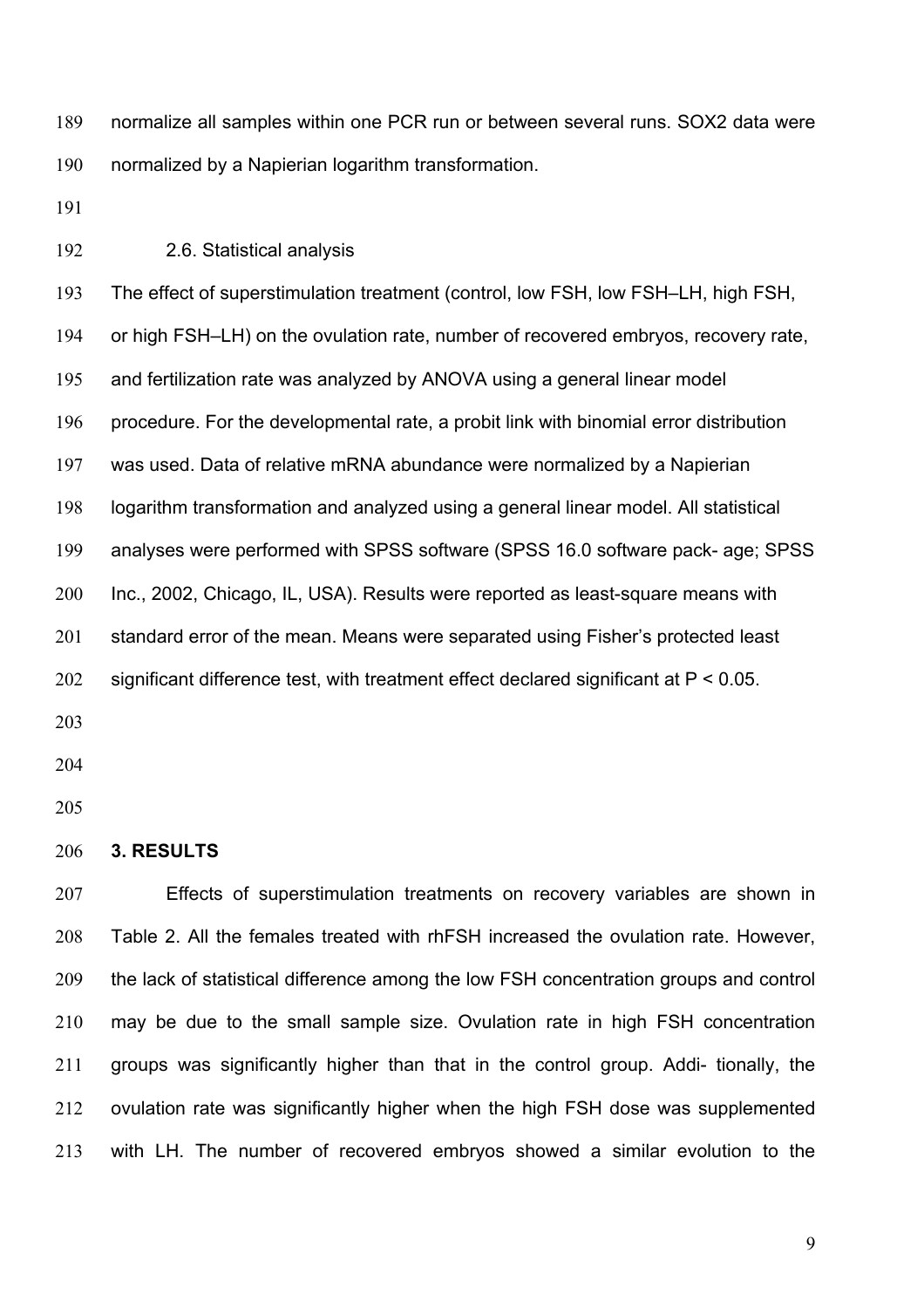ovulation rate. A clear trend toward an increase in the number of recovered embryos was observed in FSH-treated females, although there was no significant difference among low FSH groups and the control. The high FSH groups showed significantly higher numbers of recovered embryos than the control group, although the results from high and low FSH groups without LH supplement were not statistically different. The recovery rate was not affected by superstimulation treatment. Finally, the fertilization rate

was significant decreased in the low FSH group supplemented with LH.

 As shown in Table 3, the superstimulation treatment did not significantly affect in vitro development rate until the expanded blastocyst stage. The proportion of embryo development was very high.

 Results of superstimulation treatment on embryos OCT4, NANOG, and SOX2 gene expression are shown in Figure 2. No significant differences among relative values of OCT4, NANOG, and SOX2 gene expression from different superstimulation treatment were detected.

### **4. DISCUSSION**

 In the present study, the ovulation rates of females treated with 37.50-IU rhFSH supplemented with 10% rhLH were 3.5 times higher than those observed for 233 the control group and twice of those observed for 18.75-IU rhFSH alone or with 10% rhLH groups. Similar results were reported by Ju et al. [27] with porcine FSH. Nevertheless, the undefined LH concentration present in pituitary extract used by these authors hampered the comparison of trials. In women, an LH concentration window has been described [6,28] below which estradiol production is not adequate and above which LH may be detrimental to follicular development. In a work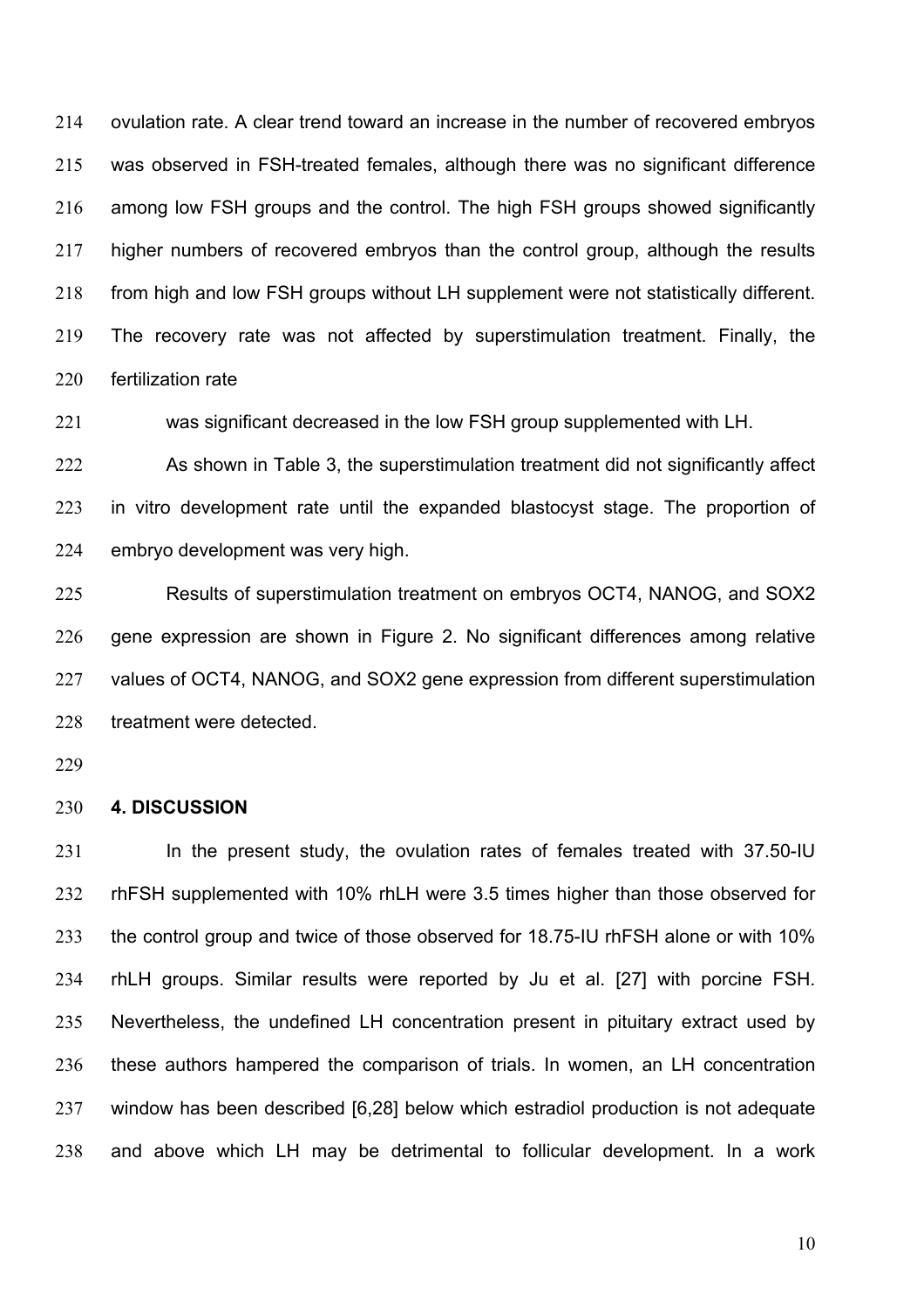designed to simplify hormone administration and reduce the stress of treatment and animal handling in rabbits, 25-IU rhFSH alone or in combination with rhLH was diluted in a slow-release polymer (polyvinylpyrrolidone). It was shown that the superovulatory response of does with

 the rhFSH dose used was not dependent on rhLH supple- mentation [29], and it was concluded that the endogenous LH concentration in rabbits seemed enough to duplicate the ovulation rate of does treated with this FSH dose. A similar ovulation 247 rate was reported previously by other authors using FSH from pituitary glands [11,12,30,31]. Therefore, results of the present work showed that 37.50-IU rhFSH supplemented with 3.75-IU rhLH treatment was significantly more efficient than the other treatments tested, showing an ovulation rate and a number of embryos recovered three times higher than control females. During a normal follicular wave, subordinate follicles regress because of decreasing concentration of circulating FSH. Small follicles require FSH to continue their growth. In the superstimulation protocol, the depressed endogenous FSH caused by the secretory products of dominant follicles is replaced by exogenous FSH. However, a larger number of recruited follicles implies an increase in the LH require- ment of mural granulosa cells and, consequently, a higher level of circulating FSH would result in an increased de- mand of LH as a requirement to improve the number of follicles recruited. Ovulation rate observed with 37.50-IU rhFSH was significantly higher when it was supple- mented with 3.75-IU rhLH. It seems that endogenous LH levels from females treated with 37.5-IU rhFSH alone were insufficient to increase follicular recruitment to the values 262 achieved when this concentration of FSH was sup- plemented with LH. This suggests that the window of LH in rabbits is FSH dose dependent, and the higher the con-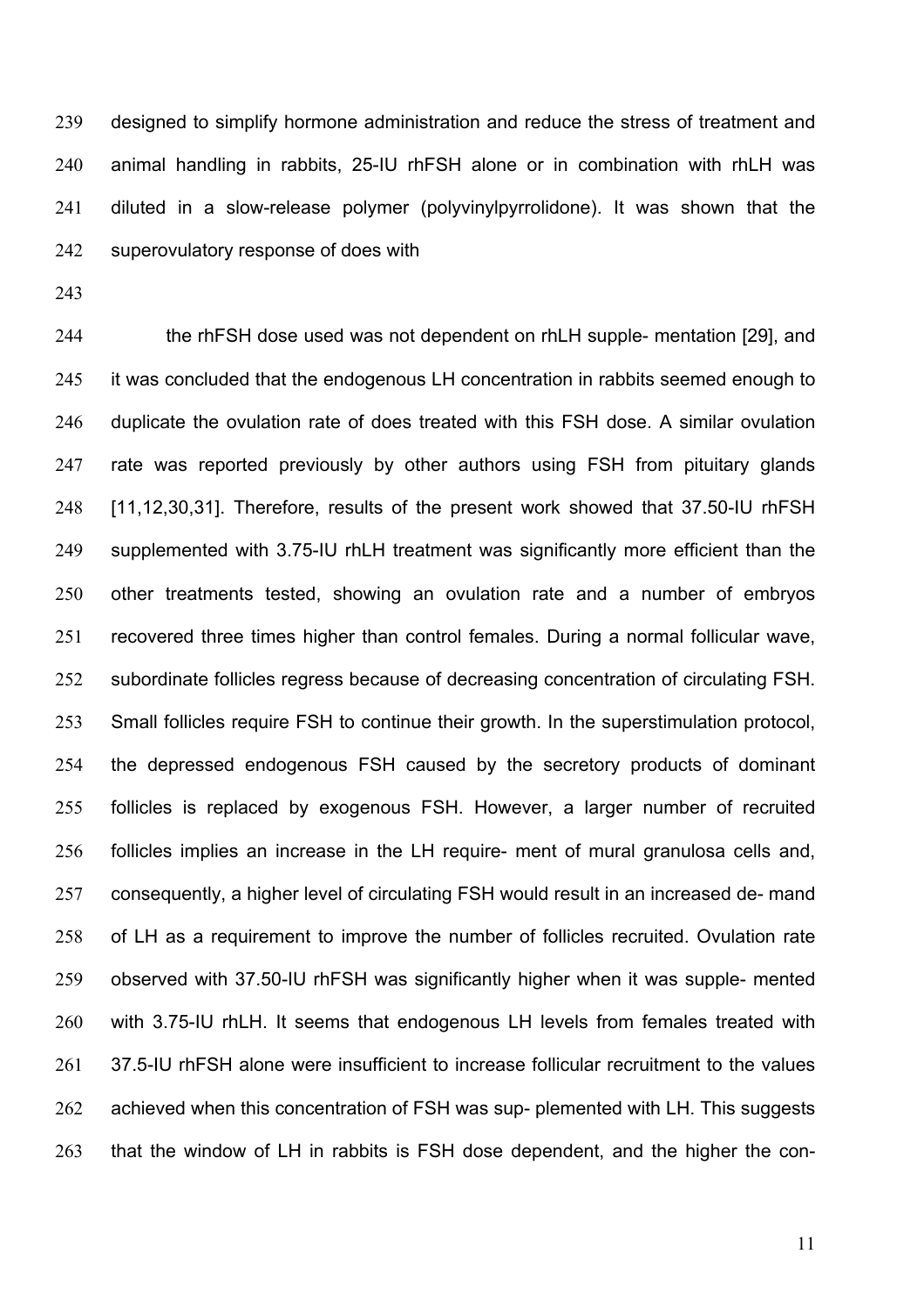centration of FSH used, the more the LH window shifts to higher concentrations. When the FSH concentration used is low, 10% of LH supplement may exceed the LH requirements and the fertilization and embryonic devel- opment is negatively affected. In contrast, when the FSH concentration used is high, 10% of LH supplementation is essential to increase the number of recruited follicles dur- ing the selection phase. These results are in agreement with a study in women using rFSH and rLH which suggest that LH actually sensitizes follicles to FSH and thereby encour- ages follicular development and hormone secretion. In this study, the number of developing follicles was much reduced or delayed in the group treated with a fixed dose of rFSH without rLH [3]. The present findings seem to be consistent with those of Filicori et al. [32], who found variable effects of LH and FSH on follicles of different sizes. They showed that FSH alone affected the growth dynamic of small follicles and the LH supplementation affected the medium or large follicles, suggesting that expression of LH receptors may provide an additional source of follicular support. In fact, at nonsaturating concentrations of FSH and LH, the response is additive. Therefore, once the appro- priate stage of follicular development in response to treatment with FSH is reached, granulosa cells become receptive to LH stimulation and LH becomes capable of exerting its actions on both theca and granulosa cells [33].

 Regarding embryo quality, to provide a more complete idea of the development potential of the embryos in the present work, in addition to the in vitro development ability of embryos, the OCT4, NANOG, and SOX2 gene expressions were studied. Results of the present work showed that embryo quality, in terms of ability to develop in vitro from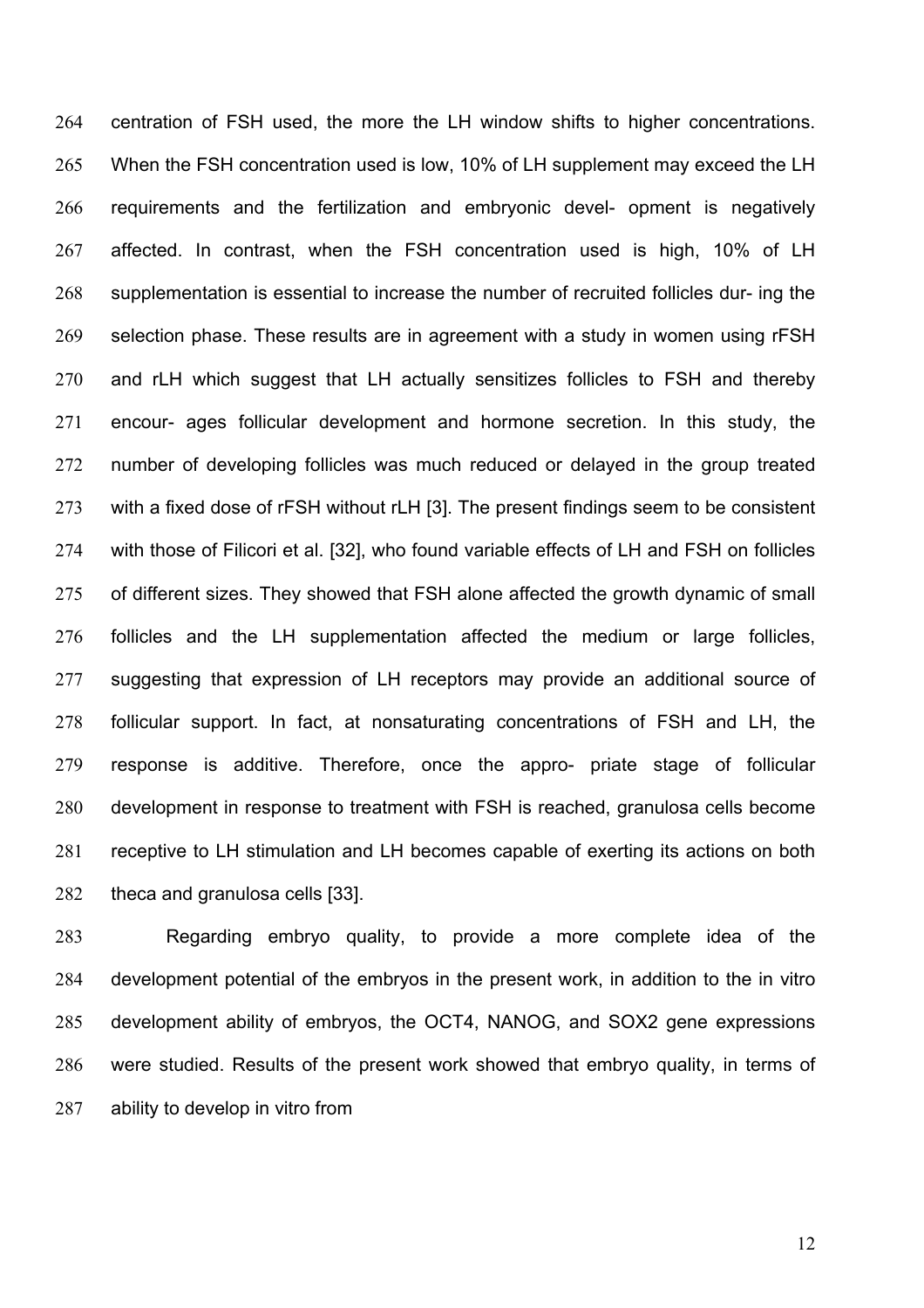eight- to 16-cell stage to the blastocyst stage and OCT4, NANOG, and SOX2 gene expression, was not affected by superovulation treatment, with results similar to nontreated females. In cows, it was shown that hormonal superstimulation with 291 porcine or ovine FSH, with high and low LH percentage, respectively, may affect the mRNA profile of some genes [20,34]. Mundim et al. [20] showed differences in gene expression profile of a group of genes related to embryo development between superovulated and control embryos, but no differences were observed compared to embryos produced in vitro. Chu et al. [34] observed that although the number of genes influenced seemed low, the mRNA expression profile of potential fac- tors of developmental competence in the bovine oocyte was affected by follicular stimulation. It is necessary to study whether the source of FSH may affect the expression profile of these genes.

 In conclusion, results from the present study showed that the treatment of rabbit does with 37.5-IU rhFSH alone or supplemented with rhLH was effective in stimulating superovulation without affecting the embryos ability to develop in vitro until blastocyst and the embryonic expression of OCT4, NANOG, and SOX2 genes. On the other hand, the present study suggests that the rhLH supple- mentation at this rhFSH concentration increased the number of follicles recruited and the superovulatory response in rabbits.

- 
- **Acknowledgements**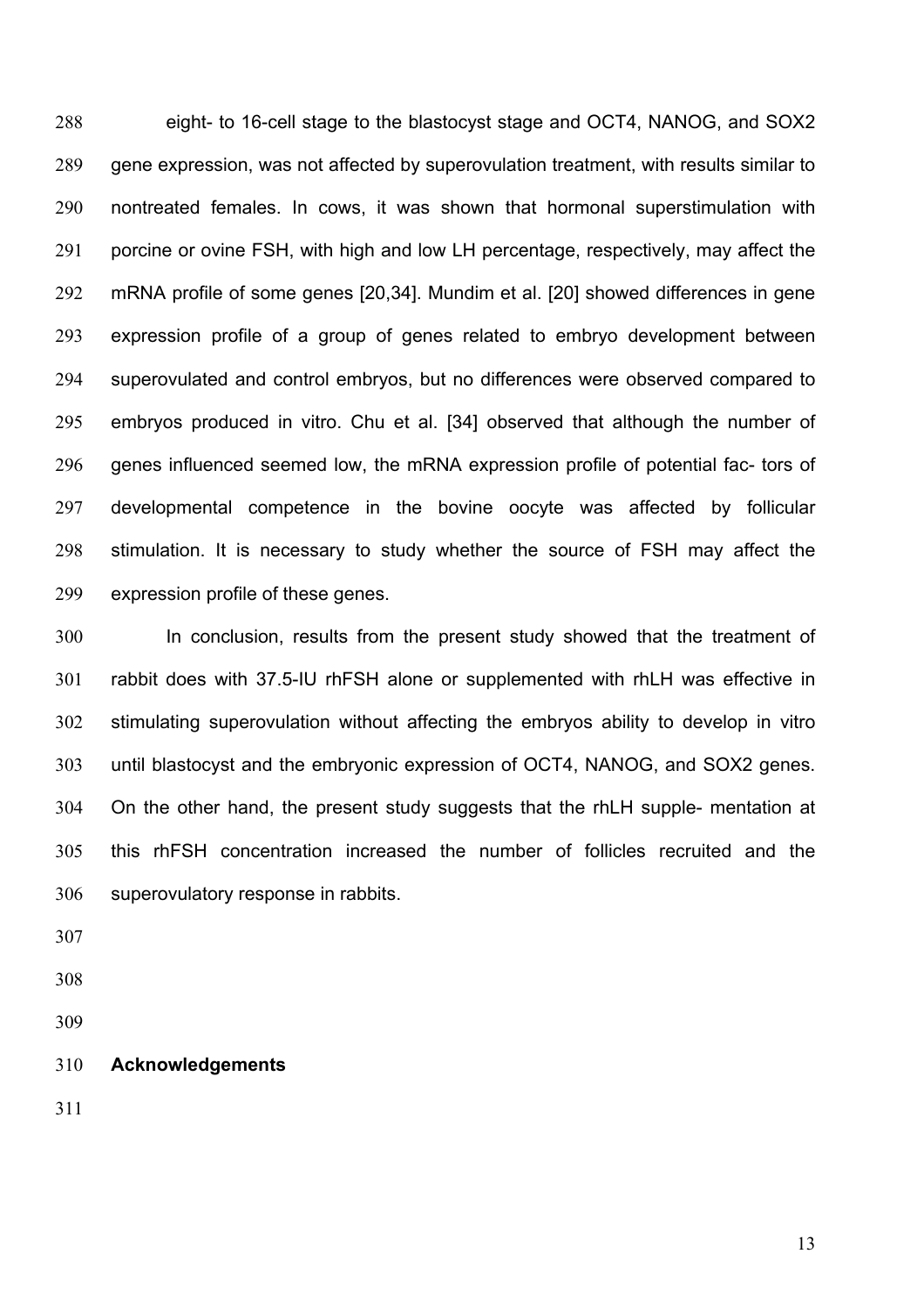This research was supported in part by the Valencian regional government research project PROMETEOII/2014/ 036. The authors would like to thank Neil Macowan Language Services for revising the English version of the article.

**References** 

- 
- [1] Fischer B, Chavatte-Palmer P, Viebahn C, Navarrete Santos A, Duranthon V. Rabbit as a reproductive model for human health. Reproduction 2012;144:1–10.
- [2] Lavara R, Baselga M, Vicente JS. Does storage time in LN2 influence survival
- and pregnancy outcome of vitrified rabbit embryos? Theriogenology 2011;76:652–7.
- [3] European Recombinant Human LH Study Group. Recombinant human luteinizing hormone (LH) to support recombinant human follicle stimulating hormone (FSH)-
- induced follicular development in LH- and FSH-deficient anovulatory women: a dose-
- finding study. J Clin Endocrinol Metab 1998;83:1507–14.
- [4] Shoham Z. The clinical therapeutic window for luteinizing hormone in controlled ovarian stimulation. Fertil Steril 2002;77:1170–7.
- [5] Filicori M, Cognigni GE, Samara A, Melappioni S, Perri T, Cantelli B,
- et al. The use of LH activity to drive folliculogenesis: exploring un- charted territories in ovulation induction. Hum Reprod Update 2002;8:543–57.
- [6] Balasch J, Fábregues F. LH in the follicular phase: neither too high nor too low. Reprod Biomed Online 2006;12:406–15.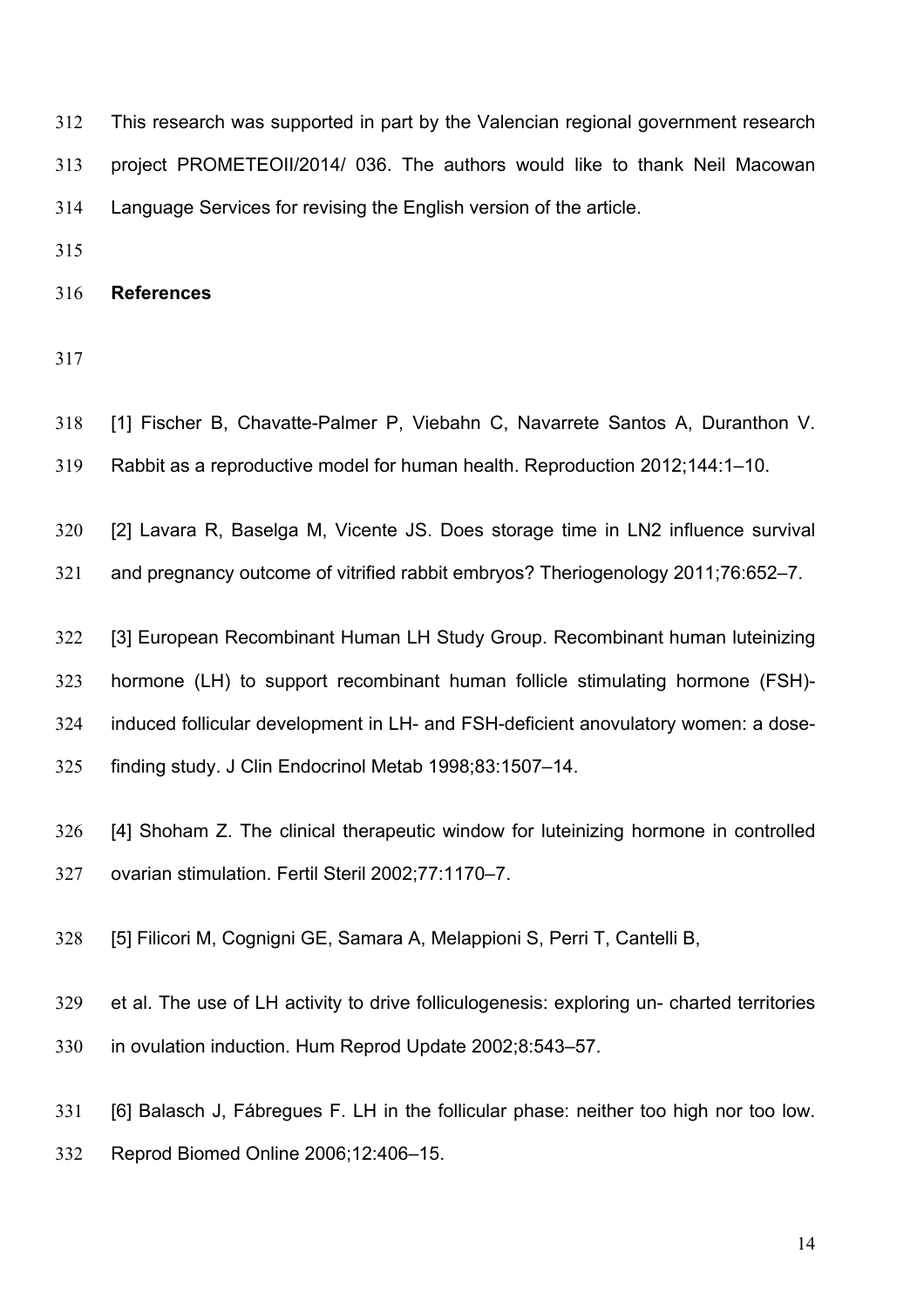[7] Aggarwal BB, Farmer SW, Papkoff H, Seidel Jr GE. Biochemical properties of equine chorionic gonadotropin from two different pools of pregnant mare sera. Biol Reprod 1980;23:570–6.

 [8] Hesser MW, Morris JC, Gibbons JR. Advances in recombinant gonadotropin production for use in bovine superovulation. Reprod Domest Anim 2011;46:933–42.

 [9] Donaldson LE, Ward DN, Glenn SD. Use of porcine follicle- stimulating hormone after chromatographic purification in super- ovulation of cattle. Theriogenology 1986;25:747–57.

- [10] Zelinski Wooten MB, Hutchison JS, Hess DL, Wolf DP, Stouffer RL. Follicle-
- stimulating hormone alone supports follicle growth and
- oocyte development in gonadotropin-releasing hormone
- antagonist-treated monkeys. Hum Reprod 1995;10:1658–66.
- [11] Hashimoto S, Kuramochi T, Aoyagi K, Takahashi R, Ueda M, Hirao M, et al.
- Refined porcine follicle-stimulating hormone promotes the responsiveness of rabbits
- to multiple-ovulation treatment. Exp
- Anim 2004;53:395–7.
- [12] Salvetti P, Theau-Clément M, Beckers JF, Hurtaud J, Guerin P, Neto V,
- et al. Effect of the luteinizing hormone on embryo production in
- superovulated rabbit does. Theriogenology 2007;67:1185–93.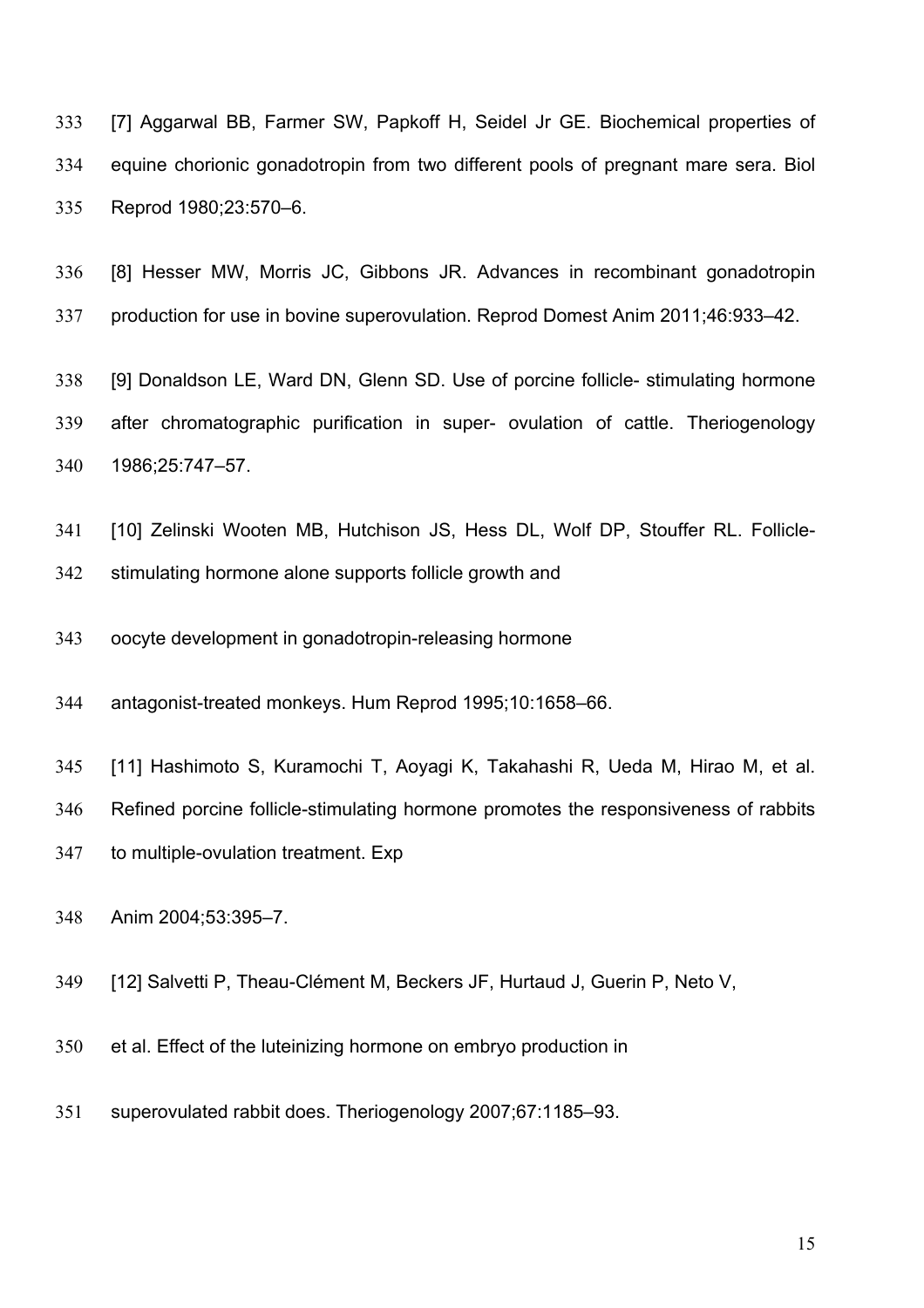[13] Lonergan P, Rizos D, Kanka J, Nemcova L, Mbaye AM, Kingston M, et al. Temporal sensitivity of bovine embryos to culture environ- ment after fertilization and the implications for blastocyst quality.

Reproduction 2003;126:337–46.

[14] Gutiérrez-Adán A, Rizos D, Fair T, Moreira PN, Pintado B, De La

 Fuente J, et al. Effect of speed of development on mRNA expression pattern in early bovine embryos cultured in vivo or in vitro. Mol Reprod Dev 2004;68:441–8.

 [15] Balasubramanian S, Son WJ, Mohana Kumar B, Ock SA, Yoo JG, Im GS, et al. Expression pattern of oxygen and stress-responsive gene transcripts at various developmental stages of in vitro and in vivo preimplantation bovine embryos. Theriogenology 2007;68: 265–75.

 [16] Wrenzycki C, Herrmann D, Niemann H. Messenger RNA in oocyte and embryos in relation. Theriogenology 2007;68:77–83.

 [17] Rizos D, Clemente M, Bermejo-Alvarez P, De La Fuente J, Lonergan P, Gutierrez-Adán A. Consequences of in vitro culture conditions on embryo development and quality. Reprod Domest Anim 2008;43: 44–50.

 [18] Purpera MN, Giraldo AM, Ballard CB, Hylan D, Godke RA, Bondioli KR. Effects of culture medium and protein supplementa- tion on mRNA expression of in vitro produced bovine embryos. Mol Reprod Dev 2009;76:783–93.

 [19] Rizos D, Lonergan P, Boland MP, Arroyo-Garcia R, Pintado B, de la Fuente J, et al. Analysis of differential mRNA expression between bovine blastocysts produced in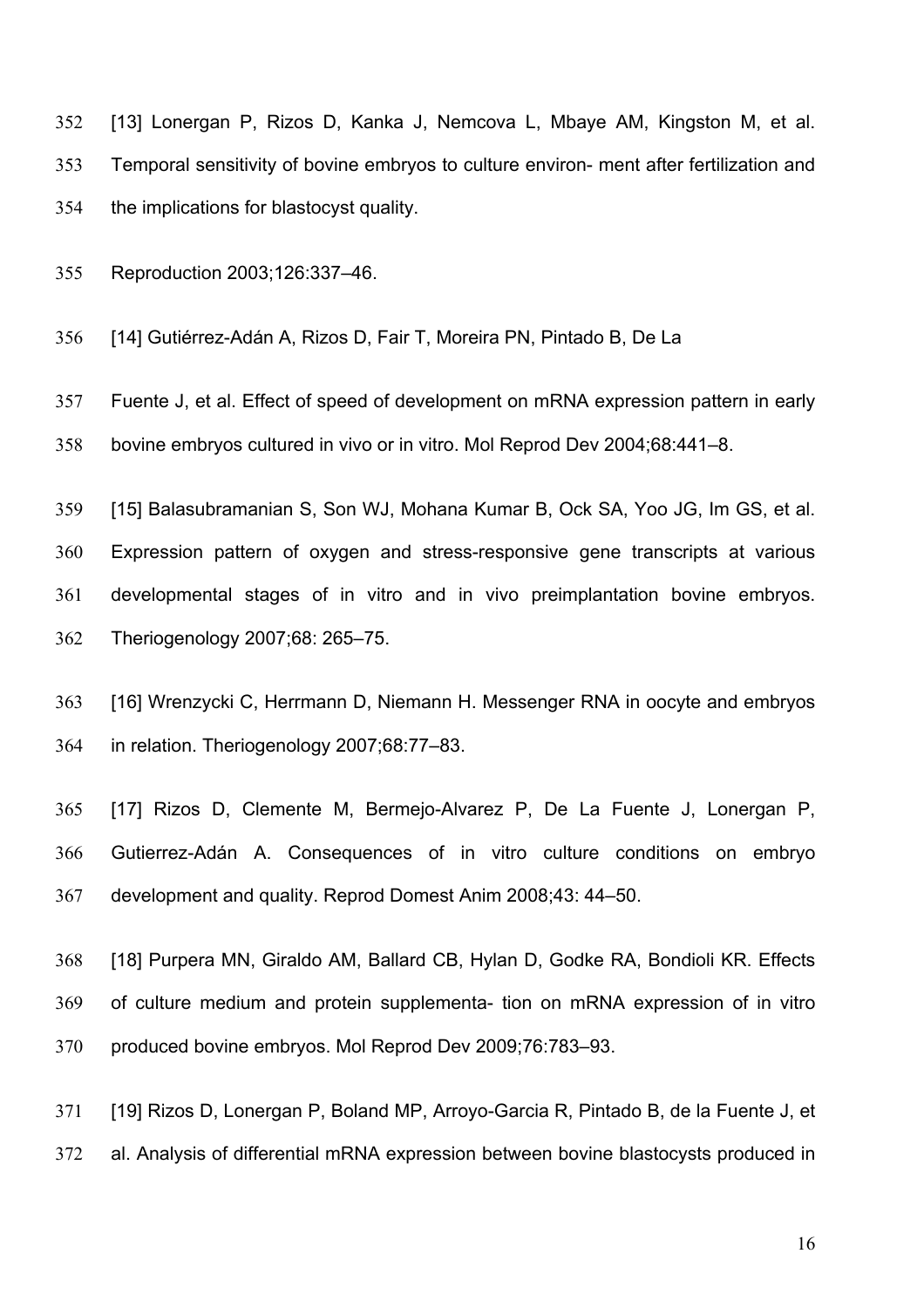different culture systems: implica- tions for blastocyst quality. Biol Reprod 2002;66:589–95.

 [20] Mundim TC, Ramos AF, Sartori R, Dode MA, Melo EO, Gomes LF, et al. Changes in gene expression profiles of bovine embryos pro- duced in vitro, by natural ovulation, or hormonal superstimulation. Genet Mol Res 2009;8:1398–407.

 [21] Saenz-De-Juano MD, Naturil-Alfonso C, Vicente JS, Marco-Jimenez F. Effect of different culture systems on ARNm expression in devel- oping rabbit embryos. Zygote 2013;21:103–9.

 [22] Boyer LA, Lee TI, Cole MF, Johnstone SE, Levine SS, Zucker JP, et al. Core transcriptional regulatory circuitry in human embryonic stem cells. Cell 2005;122:947–56.

 [23] Theau-Clement M. Preparation of the rabbit doe to insemination: a review. World Rabbit Sci 2007;15:61–80.

 [24] Mamo S, Gal AB, Polgar Z, Dinnyes A. Expression profiles of the pluripotency marker gene POU5F1 and validation of reference genes in rabbit oocytes and preimplantation stage embryos. BMC Mol Biol 2008;9:67.

 [25] Navarrete-Santos A, Tonak S, Kirstein M, Kietz S, Fischer B. Two insulin- responsive glucose transporter isoforms and the insulin receptor are developmentally expressed in rabbit preimplantation embryos. Reprod Res 2004;128:503–15.

 [26] Weltzien FA, Pasqualinib C, Vernierb P, Dufoura S. A quantitative real-time RT- PCR assay for European eel tyrosine hydroxylase. Gen Comp Endocrinol 2005;142:134–42.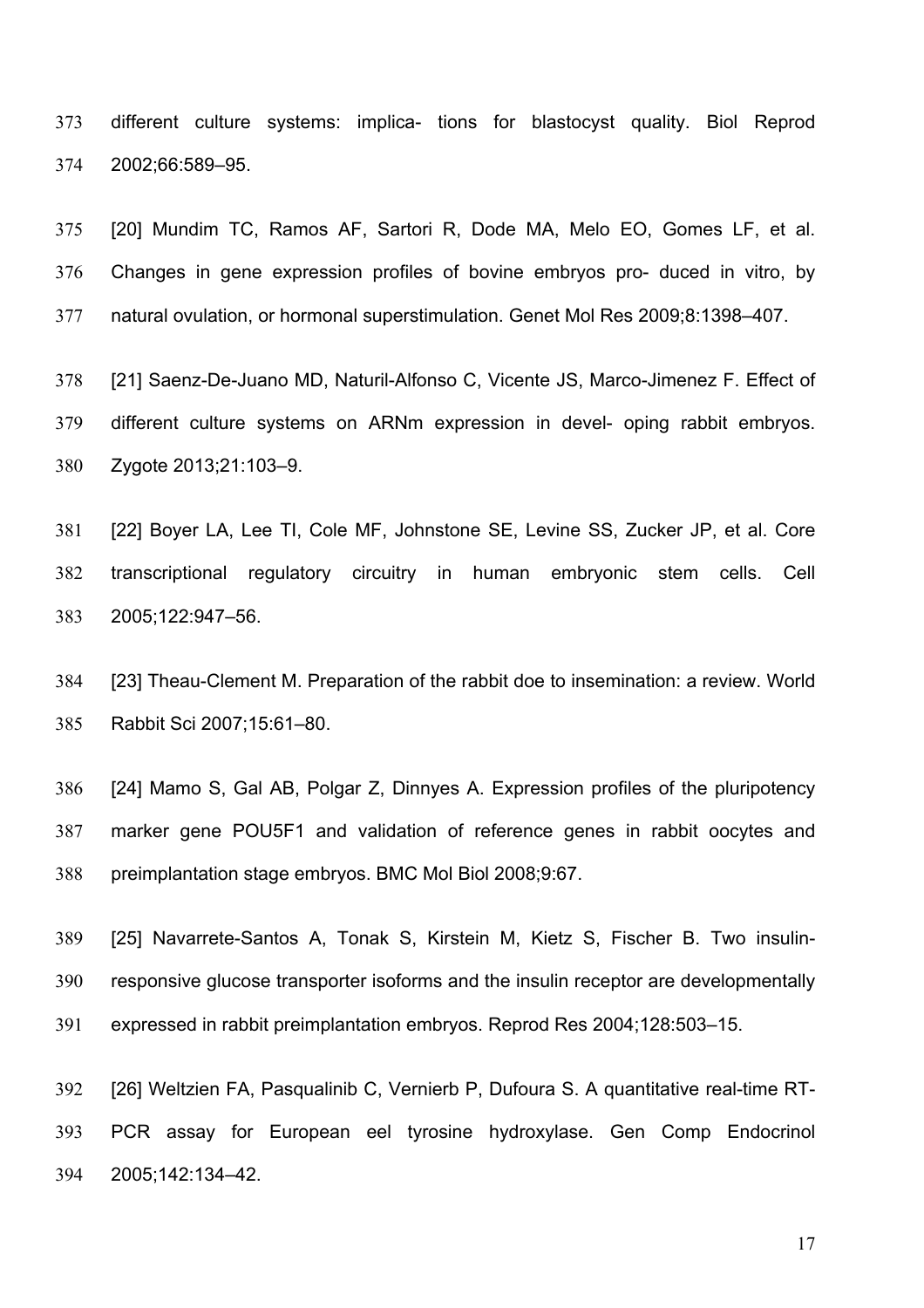[27] Ju JC, Chang YC, Huang WT, Tang PC, Cheng SP. Superovulation and transplantation of demi- and aggregated embryos in rabbits. Asian Australas J Anim Sci 2001;14:455–61.

 [28] Borini A, Dal Prato L. Tailoring FSH and LH administration to indi- vidual patients. Reprod Biomed Online 2005;11:283–93.

 [29] Viudes-de-Castro MP, Cortell C, Mocé E, Marco-Jiménez F, Joly T, Vicente JS. Effect of recombinant gonadotropins on embryo quality in superovulated rabbit does and immune response after repeated treatments. Theriogenology 2009;72:655–62.

 [30] Kauffman RD, Schmidt PM, Rall WF, Hoeg JM. Superovulation of rabbits with FSH alters in vivo development of vitrified morulae. Theriogenology 1998;50:1081– 92.

 [31] Mehaisen GM, Viudes-De-Castro MP, Vicente JS, Lavara R. In vitro and in vivo viability of vitrified and non-vitrified embryos derived from eCG and FSH treatment in rabbit does. Theriogenology 2006; 65:1279–91.

 [32] Filicori M, Cognigni GE, Taraborelli S, Spettoli D, Ciampaglia W, Tabrelli de Fatis C, et al. Luteinizing hormone activity supplementation en- hances follicle-stimulating hormone efficacy and improves ovulation induction outcome. J Clin Endocrinol Metab 1999;84:2659–63.

 [33] Oliveira JB, Mauri AN, Petersen CG, Martins AM, Cornicelli J, Cabaña M, et al. Recombinant luteinizing hormone supplementation to recombinant follicle-stimulation hormone during induced ovarian stimulation in the GnRH-agonist protocol: a meta-analysis. J Assist Reprod Genet 2007;24:67–75.